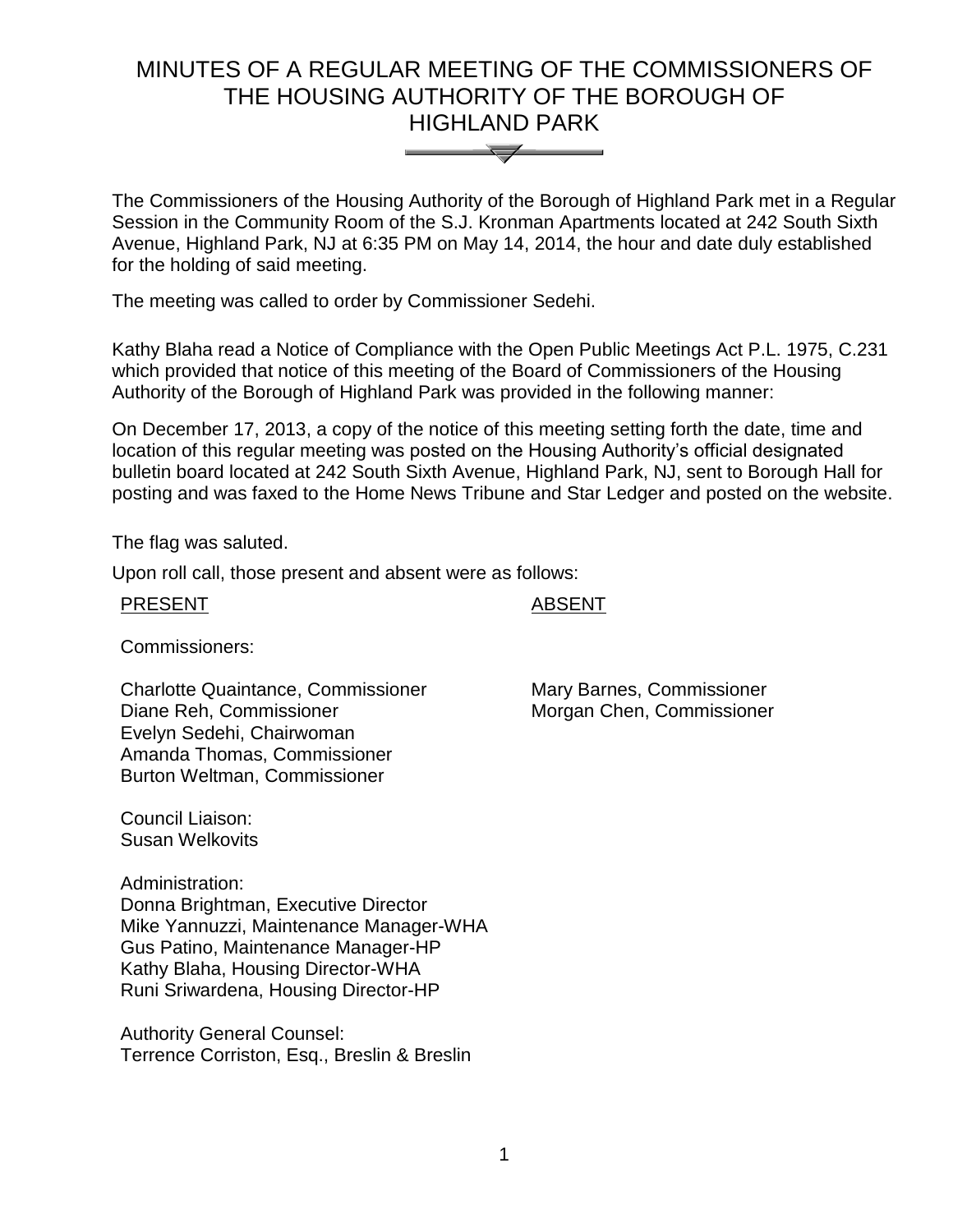## Minutes

A motion to approve the minutes of the regular meeting held on April 9, 2014 was made by Commissioner Reh and seconded by Commissioner Weltman.

| <b>ROLL CALL:</b> | Barnes Chen Quaintance Reh Sedehi Thomas Weltman |
|-------------------|--------------------------------------------------|
| AYES:             | Quaintance Reh Thomas Weltman                    |
| NAYS:             | <b>None</b>                                      |
| Abstain:          | Sedehi                                           |
| Absent:           | Barnes Chen                                      |

The Chair thereupon declared said motion approved.

Executive Director Brightman introduced Runi Sriwardena, Housing Manager and Gustavo Patino, Maintenance Manager to the Board of Commissioners and each told a little about themselves.

#### Public Comment

The resident of 2P asked about the kitchen backsplash project and when it was starting.

Executive Director Brightman stated very soon.

MP reminded Executive Director Brightman that they were going to be installed from the bottom floor up.

The resident also asked about medicine cabinets and new vanities.

Executive Director Brightman stated that this will not happen unless we receive the RAD award.

Karin Jackson, 3P, asked if you have to get a backsplash.

Executive Director Brightman responded that you do.

Pat Novitt, 4K, asked that the new Housing Manager inspect the building for cleanliness.

Executive Director Brightman said it will be done every Tuesday morning. She also reminded tenants to call if they see something that needs to be addressed.

Joanne Rogers, 1C, stated that it should be done randomly not every Tuesday.

Dee Donnely, 1H, asked how many apartments will be inspected on June 12 with the HUD inspection.

Executive Director Brightman stated that we do not know as it is all random.

MP asked if the inspection will take place if you are not at home.

Executive Director Brightman stated that it will.

Joanne Rogers, 1C, asked if the tenants can put out things they no longer wanted on a table in the community room. They would be put out on a Friday and thrown away on Monday if no one claimed the items.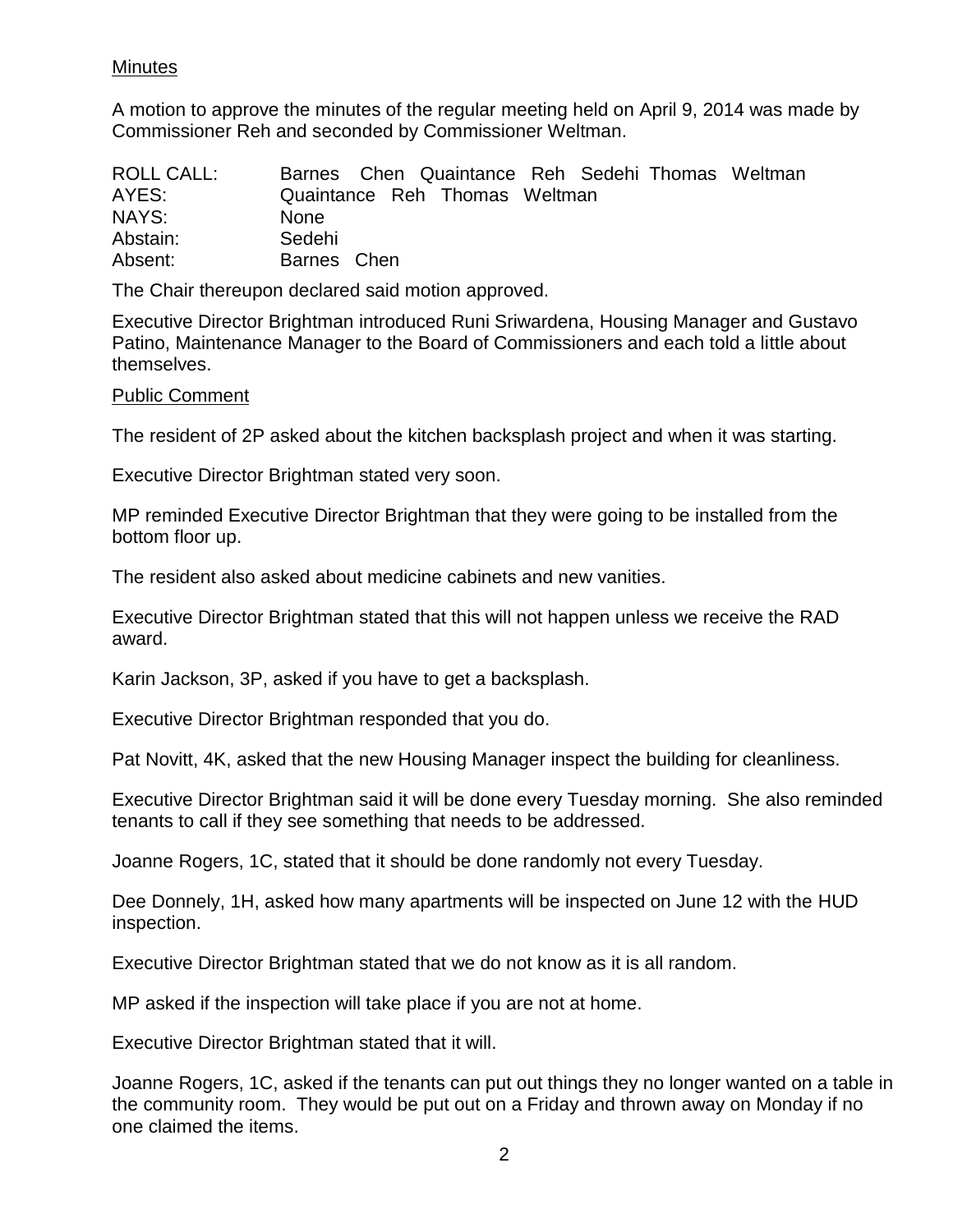Executive Director Brightman said she did not see a problem if they wanted to do so.

Executive Director Brightman thanked Joanne Rogers for planting a lovely flower garden by the gazebo.

# Communications:

- Dumpster Notice
- Compactor Notice Commissioner Weltman asked how things were going. Executive Director Brightman responded that she had a meeting with the tenants and they agreed to follow the notice until the REAC Inspection is over. Then, all parties will put their heads together to come up with a more permanent solution.
- Runi's Notice
- Grant renewal for Jani's position Commissioner Reh asked if this was additional funding. Executive Director Brightman responded that it's not as the funding is the same \$5,000 per year. The letter is worded in such a way that you would come to that conclusion.
- RAD email Commissioner Weltman commented that there was movement in the process. Executive Director Brightman stated that she submitted the additional information requested.

# Reports:

- Executive Director Brightman's report no comments
- Attorney report Counsel Corriston reported he processed two evictions for nonpayment of rent.
- Accountant report Commissioner Sedehi stated that Commissioners Weltman, Reh and Thomas were meeting with Bill Katchen on Friday to discuss staffing and payroll.
- Staff reports:
	- $\checkmark$  Finance report Executive Director Brightman stated that contract costs were high due to the flooring at the family site, RAD application and the GPNA report.
- No comment on the other reports.

## **RESOLUTIONS**

a) Reso #2014-21 – FYE13 Annual SEMAP Certification Form 52648

Motion moved by Commissioner Thomas and seconded by Commissioner Reh to adopt Resolution #2014-21.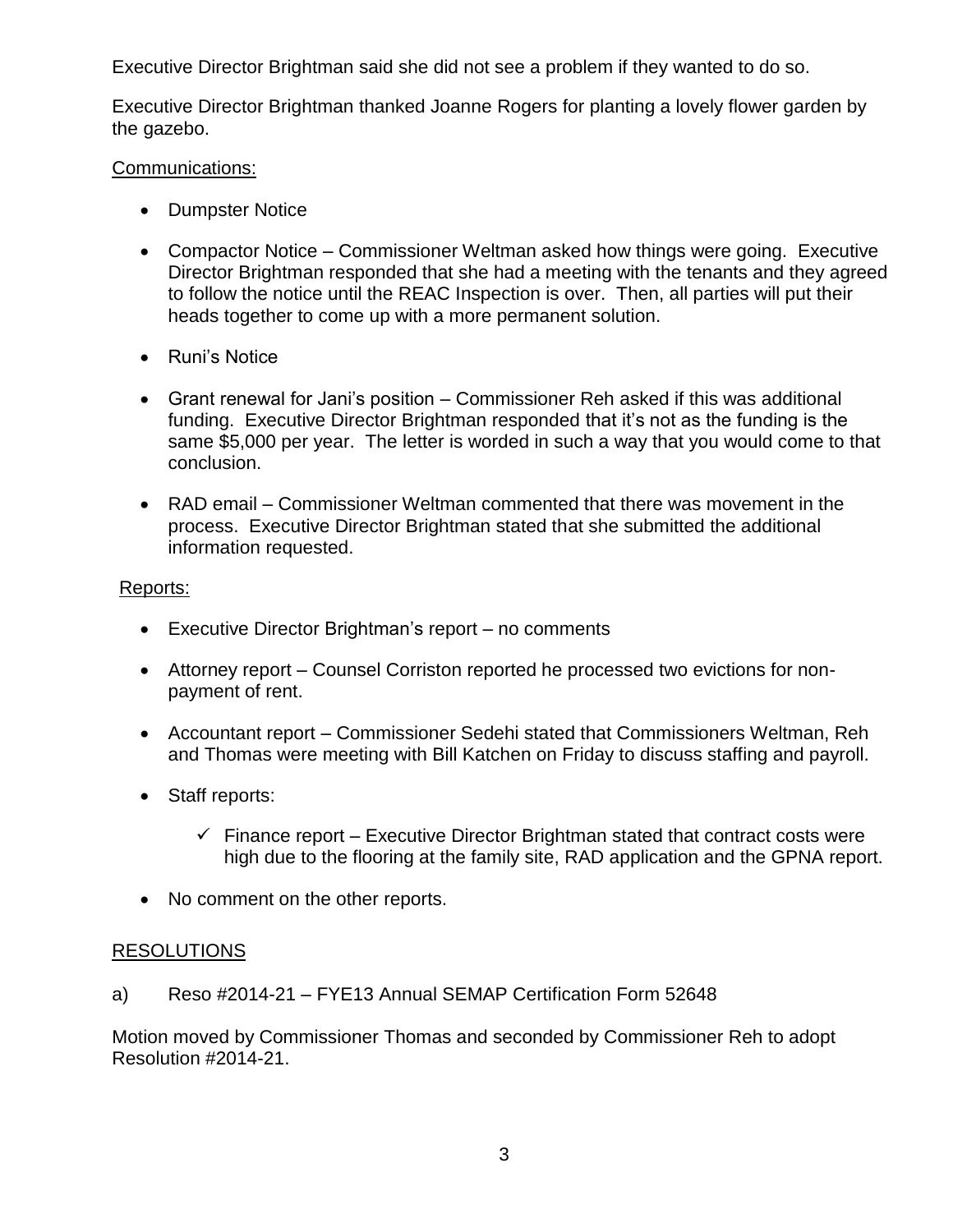# **Discussion**

Commissioner Weltman commented that the resolution should not say the BOC "certified" as it is acknowledging – not certifying.

Executive Director Brightman stated that the language would be changed.

| <b>ROLL CALL:</b> | Barnes Chen Quaintance Reh Sedehi Thomas Weltman |
|-------------------|--------------------------------------------------|
| AYES:             | Quaintance Reh Sedehi Thomas Weltman             |
| NAYS:             | <b>None</b>                                      |
| Abstain:          | <b>None</b>                                      |
| Absent:           | Barnes Chen                                      |

The Chair thereupon declared said motion approved.

b) Reso #2014-22 – Authorizing a Salary Increase Effective 4/1/14 for all Employees

Motion moved by Commissioner Weltman and seconded by Commissioner Reh to adopt Resolution #2014-22.

### **Discussion**

Chairman Sedehi asked if the names should be on the resolution.

Executive Director Brightman responded that the personnel policy covers who receives the increase.

| <b>ROLL CALL:</b> | Barnes Chen Quaintance Reh Sedehi Thomas Weltman |
|-------------------|--------------------------------------------------|
| AYES:             | Quaintance Reh Sedehi Thomas Weltman             |
| NAYS:             | <b>None</b>                                      |
| Abstain:          | <b>None</b>                                      |
| Absent:           | Barnes Chen                                      |

The Chair thereupon declared said motion approved.

c) Reso #2014-23 – Adopting the Monthly Bill List

Motion moved by Commissioner Reh and seconded by Commissioner Thomas to adopt Resolution #2014-23.

## **Discussion**

Chairman Sedehi noted that the bill lists were very clear in that the BOC knows exactly what is being paid.

| ROLL CALL: | Barnes Chen Quaintance Reh Sedehi Thomas Weltman |
|------------|--------------------------------------------------|
| AYES:      | Quaintance Reh Sedehi Thomas Weltman             |
| NAYS:      | <b>None</b>                                      |
| Abstain:   | <b>None</b>                                      |
| Absent:    | Barnes Chen                                      |

The Chair thereupon declared said motion approved.